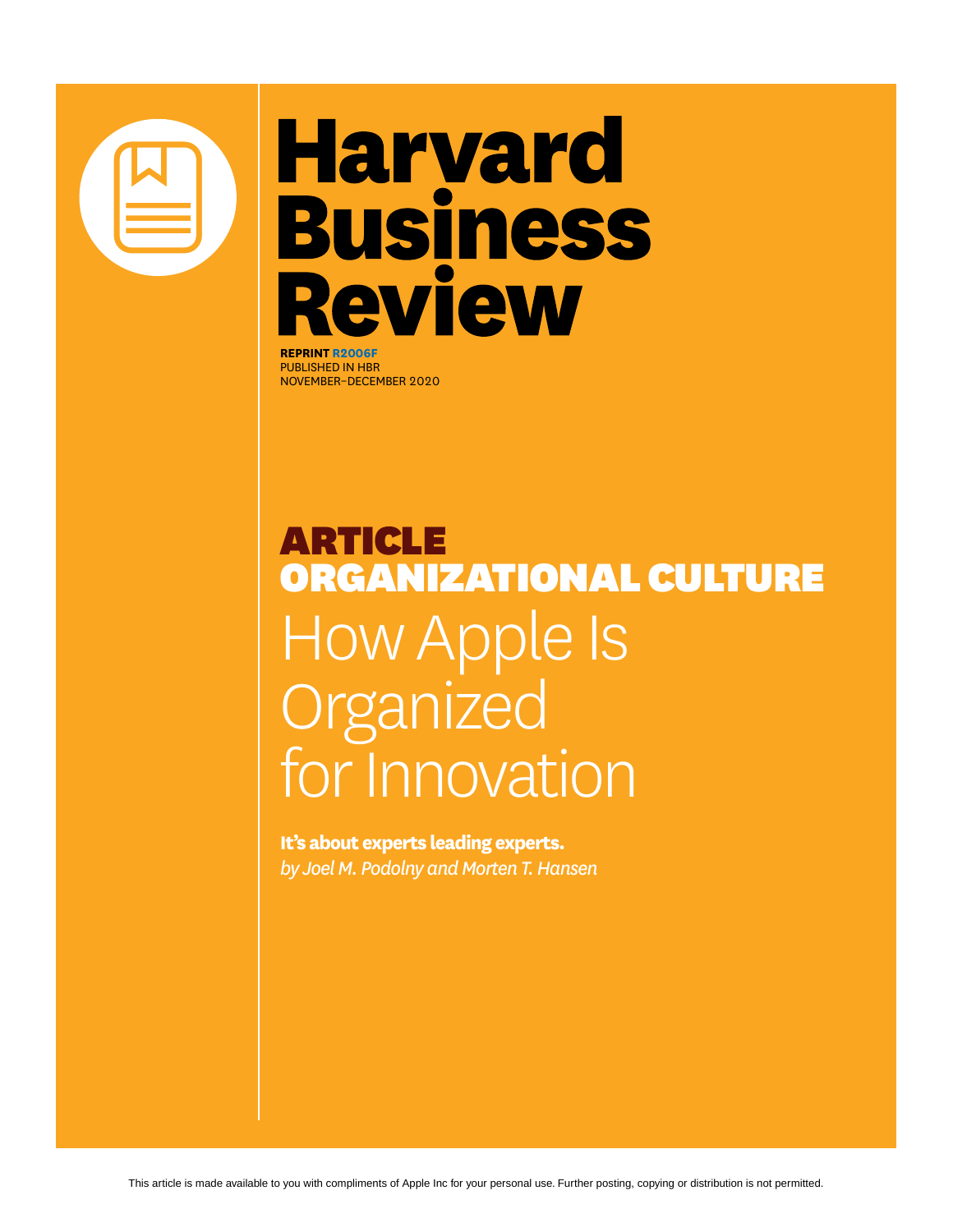

2 Harvard Business Review *November–December 2020*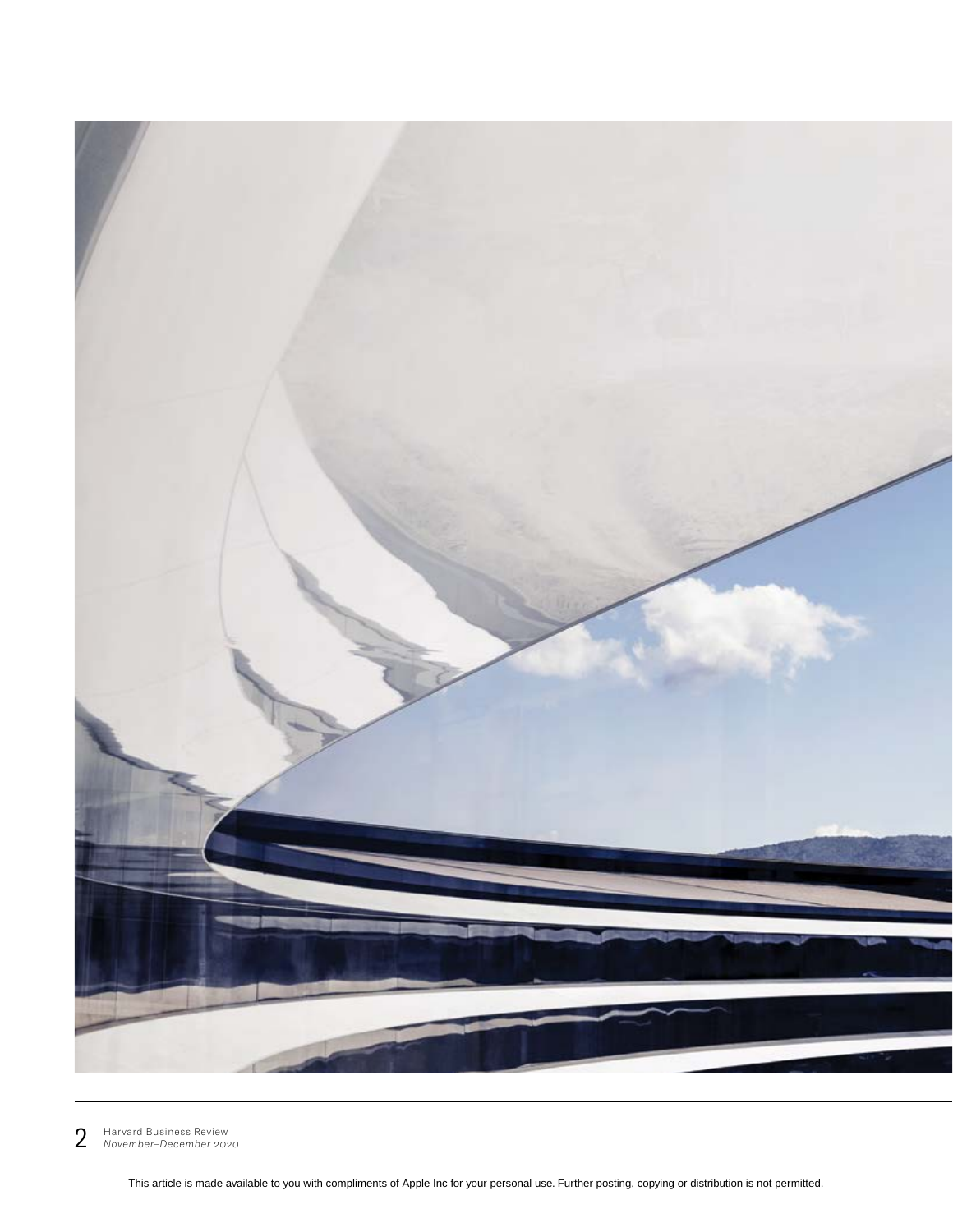

## How Apple Is Organized for Innovation It's about experts<br>Theading experts nerts.

| ⊮ | <b>AUTHORS</b> |
|---|----------------|

| Joel M.<br>Podolny        |
|---------------------------|
| Dean, Apple<br>University |

Morten T. Hansen *Faculty, Apple University*

ര്ട്ടി PHOTOGRAPHER MIKAEL JANSSON

> Harvard Business Review *November–December 2020*  3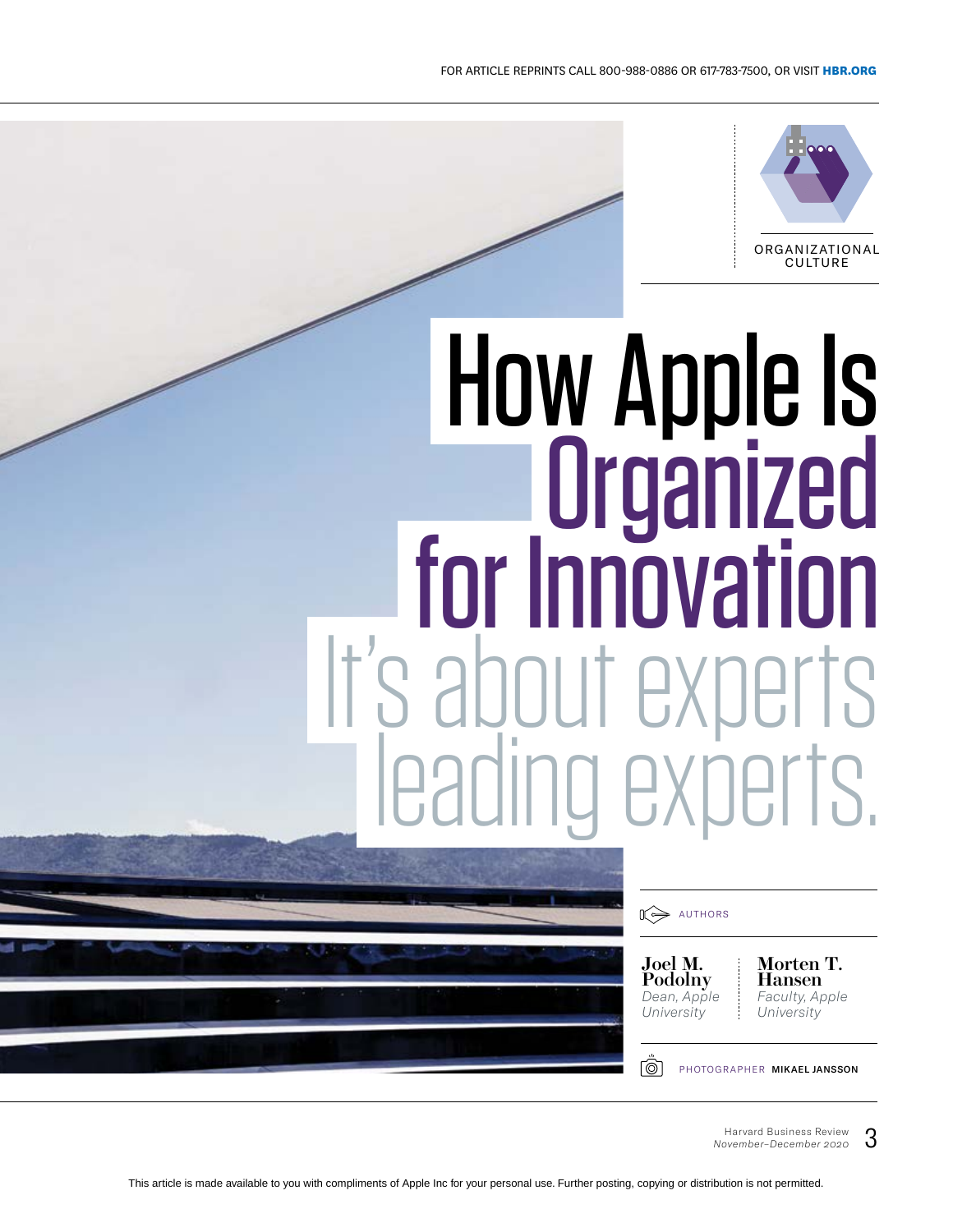

# Apple is

WELL KNOWN FOR ITS innovations in hardware, software, and services. Thanks to them, it grew from some 8,000 employees and \$7 billion in revenue in 1997, the year Steve Jobs returned, to 137,000 employees and \$260 billion in revenue in 2019. Much less well known are the organizational design and the associated leadership model that have played a crucial role in the company's innovation success.

When Jobs arrived back at Apple, it had a conventional structure for a company of its size and scope. It was divided into business units, each with its own P&L responsibilities. General managers ran the Macintosh products group, the information appliances division, and the server products division, among others. As is often the case with decentralized business units, managers were inclined to fight with one another, over transfer prices in particular. Believing that conventional management had stifled innovation, Jobs, in his first year returning as CEO, laid off the general managers of all the business units (in a single day), put the entire company under one P&L, and combined the disparate functional departments of the business units into one functional organization. (See the exhibit "Apple's Functional Organization.")

The adoption of a functional structure may have been unsurprising for a company of Apple's size at the time. What *is* surprising—in fact, remarkable—is that Apple retains it today, even though the company is nearly 40 times as large in terms of revenue and far more complex than it was in 1998. Senior vice presidents are in charge of functions, not products. As was the case with Jobs before him, CEO Tim Cook occupies the only position on the organizational chart where the design, engineering, operations, marketing, and retail of any of Apple's main products meet. In effect, besides the CEO, the company operates with no conventional general managers: people who control an entire process from product development through sales and are judged according to a P&L statement.

Business history and organizational theory make the case that as entrepreneurial firms grow large and complex, they must shift from a functional to a multidivisional structure to align accountability and control and prevent the congestion that occurs when countless decisions flow up the org chart to the very top. Giving business unit leaders full control over key functions allows them to do what is best to meet the needs of their individual units' customers and maximize their results, and it enables the executives overseeing them to assess their performance. As the Harvard Business School historian Alfred Chandler documented, U.S. companies such as DuPont and General Motors moved from a functional to a multidivisional structure in the early 20th century. By the latter half of the century the vast majority of large corporations had followed suit. Apple proves that this conventional approach is not necessary and that the functional structure may benefit companies facing tremendous technological change and industry upheaval.

Apple's commitment to a functional organization does not mean that its structure has remained static. As the importance of artificial intelligence and other new areas has increased, that structure has changed. Here we discuss the innovation benefits and leadership challenges of Apple's distinctive and ever-evolving organizational model, which may be useful for individuals and companies wanting to better understand how to succeed in rapidly changing environments.

#### **IDEA IN BRIEF**

#### THE CHALLENGE

*Major companies competing in many industries struggle to stay abreast of rapidly changing technologies.*

#### ONE MAJOR CAUSE

*They are typically organized into business units, each with its own set of functions. Thus the key decision makers—the unit leaders—lack a deep understanding of all the domains that answer to them.*

#### THE APPLE MODEL

*The company is organized around functions, and expertise aligns with decision rights. Leaders are crossfunctionally collaborative and deeply knowledgeable about details.*

4 Harvard Business Review *November–December 2020*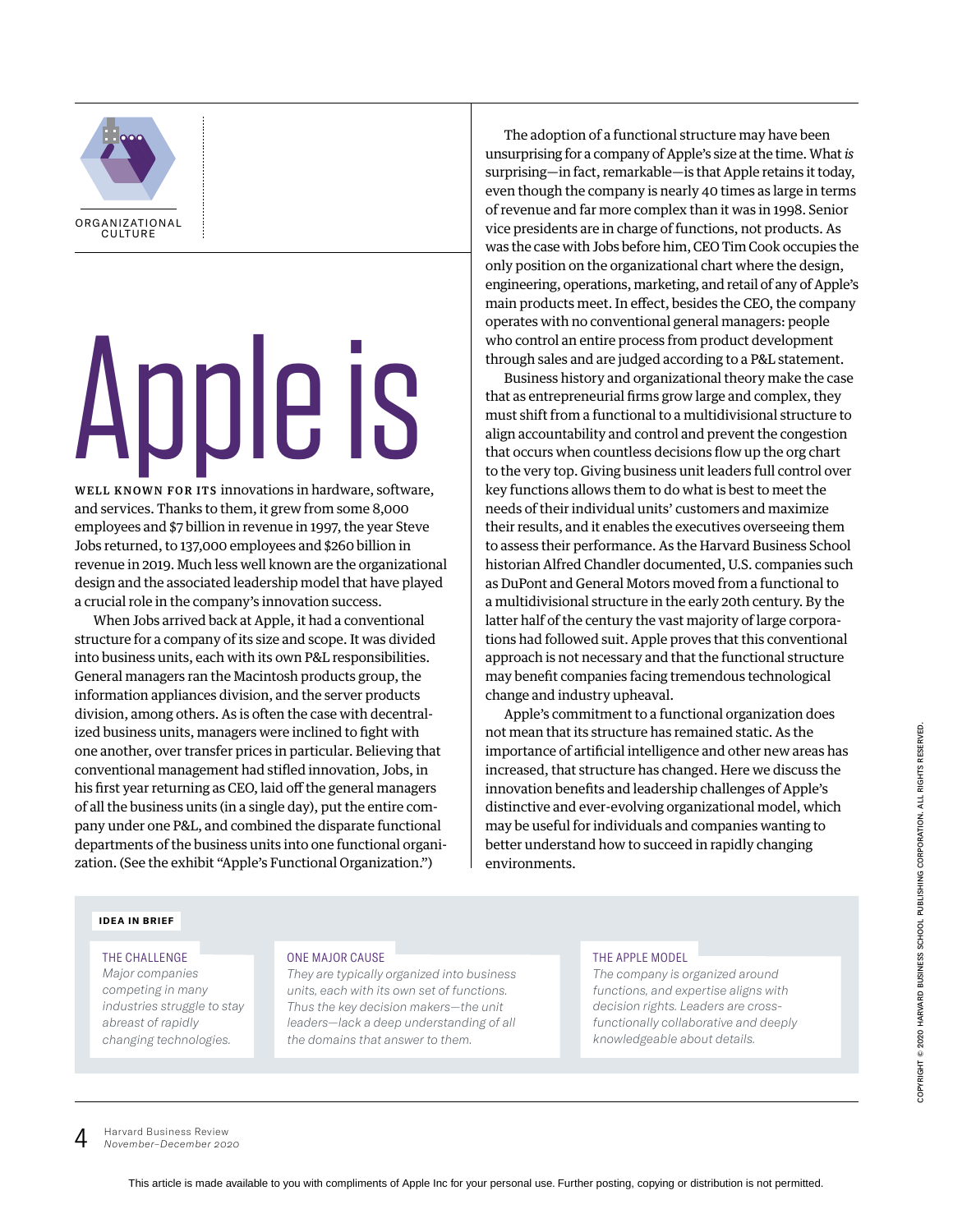#### 「⊚ **ABOUT THE ART** *Apple Park, Apple's corporate headquarters in Cupertino, California, opened in 2017.*



#### **WHY A FUNCTIONAL ORGANIZATION?**

Apple's main purpose is to create products that enrich people's daily lives. That involves not only developing entirely new product categories such as the iPhone and the Apple Watch, but also continually innovating within those categories. Perhaps no product feature better reflects Apple's commitment to continuous innovation than the iPhone camera. When the iPhone was introduced, in 2007, Steve Jobs devoted only six seconds to its camera in the annual keynote event for unveiling new products. Since then iPhone camera technology has contributed to the photography industry with a stream of innovations: High dynamic range imaging (2010), panorama photos (2012), True Tone flash (2013), optical image stabilization (2015), the dual-lens camera (2016), portrait mode (2016), portrait lighting (2017), and night mode (2019) are but a few of the improvements.

To create such innovations, Apple relies on a structure that centers on functional expertise. Its fundamental belief is that those with the most expertise and experience in a domain should have decision rights for that domain. This is based on two views: First, Apple competes in markets where the rates of technological change and disruption are high, so it must rely on the judgment and intuition of people with deep knowledge of the technologies responsible for disruption. Long before it can get market feedback and solid market forecasts, the company must make bets about which technologies and designs are likely to succeed in smartphones, computers, and so on. Relying on technical experts rather than general managers increases the odds that those bets will pay off.

Second, Apple's commitment to offer the best possible products would be undercut if short-term profit and cost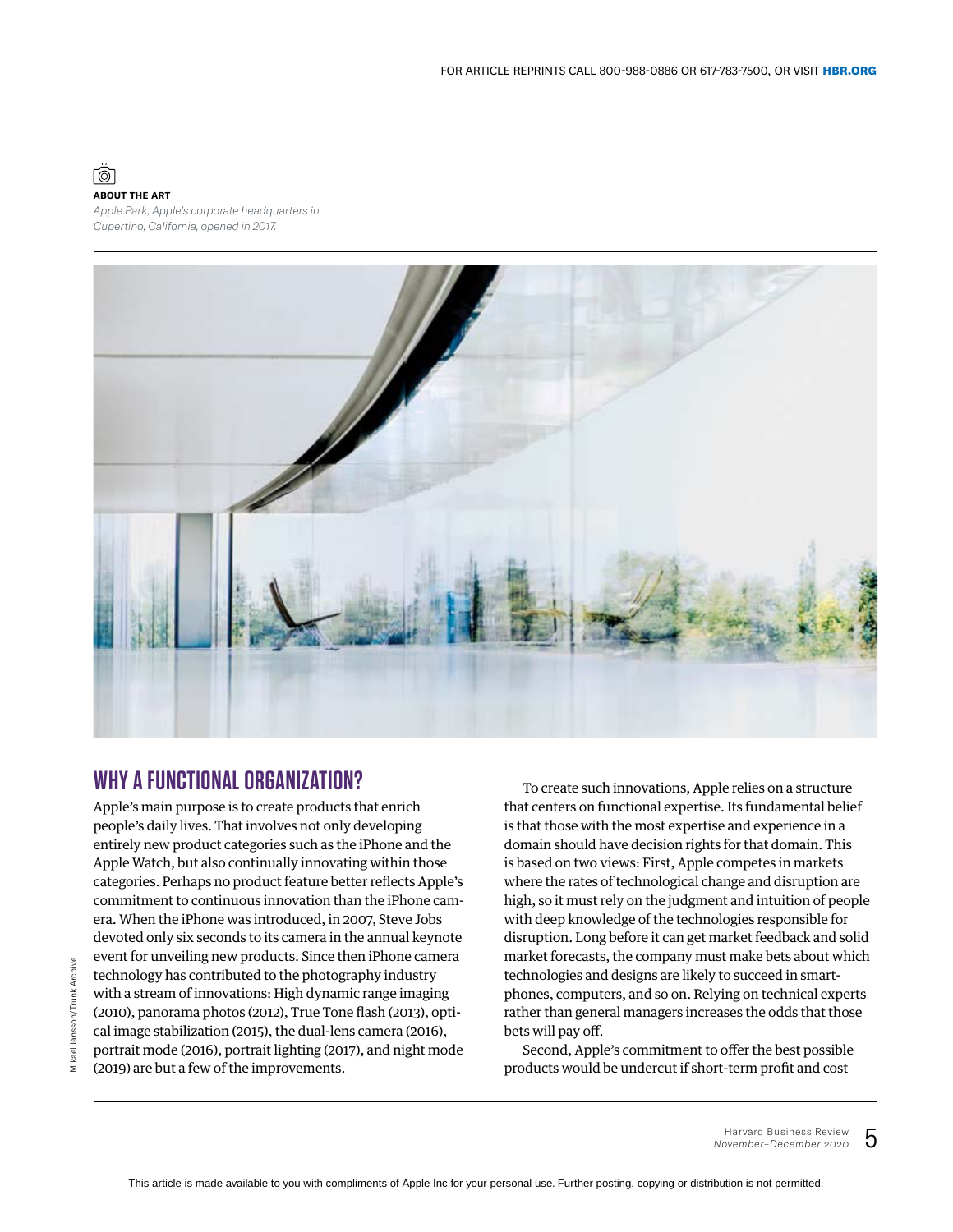#### **Apple's Functional Organization**

In 1997, when Steve Jobs returned to Apple, it had a conventional structure for its size and scope. It was divided into business units, each with its own P&L responsibilities. After retaking the helm, Jobs put the entire company under one P&L and combined the disparate departments of the business units into one functional organization that aligns expertise with decision rights—a structure Apple retains to this day.



targets were the overriding criteria for judging investments and leaders. Significantly, the bonuses of senior R&D executives are based on companywide performance numbers rather than the costs of or revenue from particular products. Thus product decisions are somewhat insulated from shortterm financial pressures. The finance team is not involved in the product road map meetings of engineering teams, and engineering teams are not involved in pricing decisions.

We don't mean to suggest that Apple doesn't consider costs and revenue goals when deciding which technologies and features the company will pursue. It does, but in ways that differ from those employed by conventionally organized companies. Instead of using overall cost and price targets as fixed parameters within which to make design and engineering choices, R&D leaders are expected to weigh the benefits to users of those choices against cost considerations.

In a functional organization, individual and team reputations act as a control mechanism in placing bets. A case in point is the decision to introduce the dual-lens camera with portrait mode in the iPhone 7 Plus in 2016. It was a big wager that the camera's impact on users would be sufficiently great to justify its significant cost.

One executive told us that Paul Hubel, a senior leader who played a central role in the portrait mode effort, was "out over his skis," meaning that he and his team were taking a big risk: If users were unwilling to pay a premium for a phone with a more costly and better camera, the team would most likely have less credibility the next time it proposed an expensive upgrade or feature. The camera turned out to be a defining feature for the iPhone 7 Plus, and its success further enhanced the reputations of Hubel and his team.

It's easier to get the balance right between an attention to costs and the value added to the user experience when the leaders making decisions are those with deep expertise in

their areas rather than general managers being held accountable primarily for meeting numerical targets. Whereas the fundamental principle of a conventional business unit structure is to align accountability and control, the fundamental principle of a functional organization is to align expertise and decision rights.

Thus the link between how Apple is organized and the type of innovations it produces is clear. As Chandler famously argued, "structure follows strategy"—even though Apple doesn't use the structure that he anticipated large multinationals would adopt.

Now let's turn to the leadership model underlying Apple's structure.

#### **THREE LEADERSHIP CHARACTERISTICS**

Ever since Steve Jobs implemented the functional organization, Apple's managers at every level, from senior vice president on down, have been expected to possess three key leadership characteristics: deep expertise that allows them to meaningfully engage in all the work being done within their individual functions; immersion in the details of those functions; and a willingness to collaboratively debate other functions during collective decision-making. When managers have these attributes, decisions are made in a coordinated fashion by the people most qualified to make them.

**Deep expertise.** Apple is not a company where general managers oversee managers; rather, it is a company where experts lead experts. The assumption is that it's easier to train an expert to manage well than to train a manager to be an expert. At Apple, hardware experts manage hardware, software experts software, and so on. (Deviations from this principle are rare.) This approach cascades down all levels of the organization through areas of ever-increasing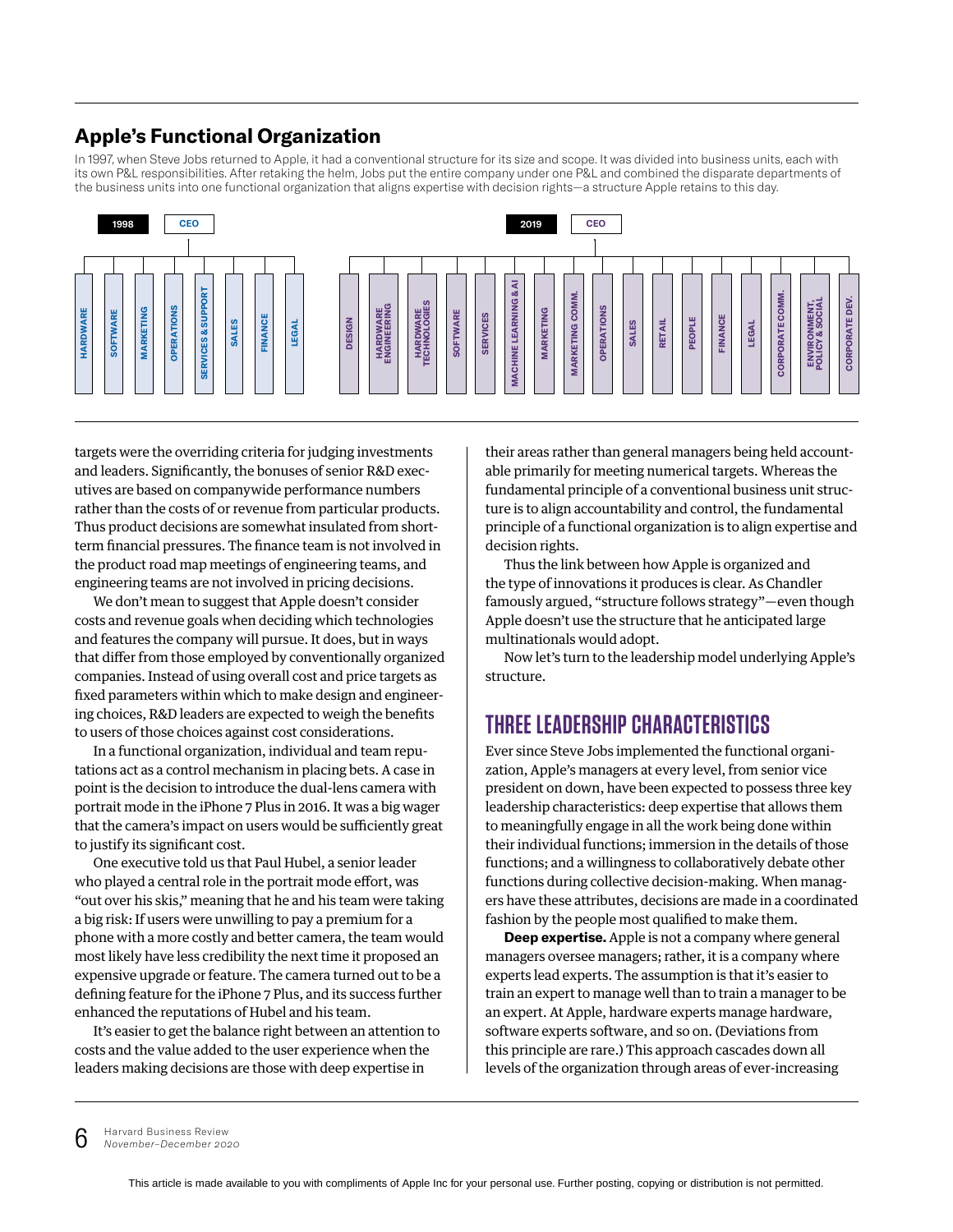#### Apple leaders are expected to possess deep expertise, be immersed in the details of their functions, and engage in collaborative debate.



specialization. Apple's leaders believe that world-class talent wants to work for and with other world-class talent in a specialty. It's like joining a sports team where you get to learn from and play with the best.

Early on, Steve Jobs came to embrace the idea that managers at Apple should be experts in their area of management. In a 1984 interview he said, "We went through that stage in Apple where we went out and thought, *Oh, we're gonna be a big company, let's hire professional management.*  We went out and hired a bunch of professional management. It didn't work at all....They knew how to manage, but they didn't know how to *do* anything. If you're a great person, why do you want to work for somebody you can't learn anything from? And you know what's interesting? You know who the best managers are? They are the great individual contributors who never, ever want to be a manager but decide they have to be…because no one else is going to…do as good a job."

One current example is Roger Rosner, who heads Apple's software application business, which includes work-productivity apps such as Pages (word processing), Numbers (spreadsheets), and Keynote (presentations) along with GarageBand (music composition), iMovie (movie editing), and News (an app providing news content). Rosner, who studied electrical engineering at Carnegie Mellon, joined Apple in 2001 as a senior engineering manager and rose to become the director of iWork applications, the vice president of productivity apps, and since 2013 the VP of applications. With his deep expertise gained from previous experience as the director of engineering at several smaller software companies, Rosner exemplifies an expert leading experts.

In a functional organization, experts leading experts means that specialists create a deep bench in a given area, where they can learn from one another. For example, Apple's more than 600 experts on camera hardware technology work in a group led by Graham Townsend, a camera expert. Because iPhones, iPads, laptops, and desktop computers all include cameras, these experts would be scattered across product lines if Apple were organized in business units. That would dilute their collective expertise, reducing their power to solve problems and generate and refine innovations.

**Immersion in the details.** One principle that permeates Apple is "Leaders should know the details of their organization three levels down," because that is essential for

speedy and effective cross-functional decision-making at the highest levels. If managers attend a decision-making meeting without the details at their disposal, the decision must either be made without the details or postponed. Managers tell war stories about making presentations to senior leaders who drill down into cells on a spreadsheet, lines of code, or a test result on a product.

Of course, the leaders of many companies insist that they and their teams are steeped in the details. But few organizations match Apple. Consider how its senior leaders pay extreme attention to the exact shape of products' rounded corners. The standard method for rounding corners is to use an arc of a circle to connect the perpendicular sides of a rectangular object, which produces a somewhat abrupt transition from straight to curve. In contrast, Apple's leaders insist on continuous curves, resulting in a shape known in the design community as a "squircle": The slope starts sooner but is less abrupt. (See the exhibit "One Example of Apple's Attention to Detail.") An advantage of hardware products without abrupt changes in curvature is that they produce softer highlights (that is, little to no jump in light reflection along the corner). The difference is subtle, and executing on it isn't simply a matter of a more complicated mathematical formula. It demands that Apple's operations leaders commit to extremely precise manufacturing tolerances to produce millions of iPhones and other products with squircles. This deep immersion in detail isn't just a concern that is pushed down to lower-level people; it is central at the leadership level.

Having leaders who are experts in their areas and can go deep into the details has profound implications for how Apple is run. Leaders can push, probe, and "smell" an issue. They know which details are important and where to focus their attention. Many people at Apple see it as liberating, even exhilarating, to work for experts, who provide better guidance and mentoring than a general manager would. Together, all can strive to do the best work of their lives in their chosen area.

**Willingness to collaboratively debate.** Apple has hundreds of specialist teams across the company, dozens of which may be needed for even one key component of a new product offering. For example, the dual-lens camera with portrait mode required the collaboration of no fewer than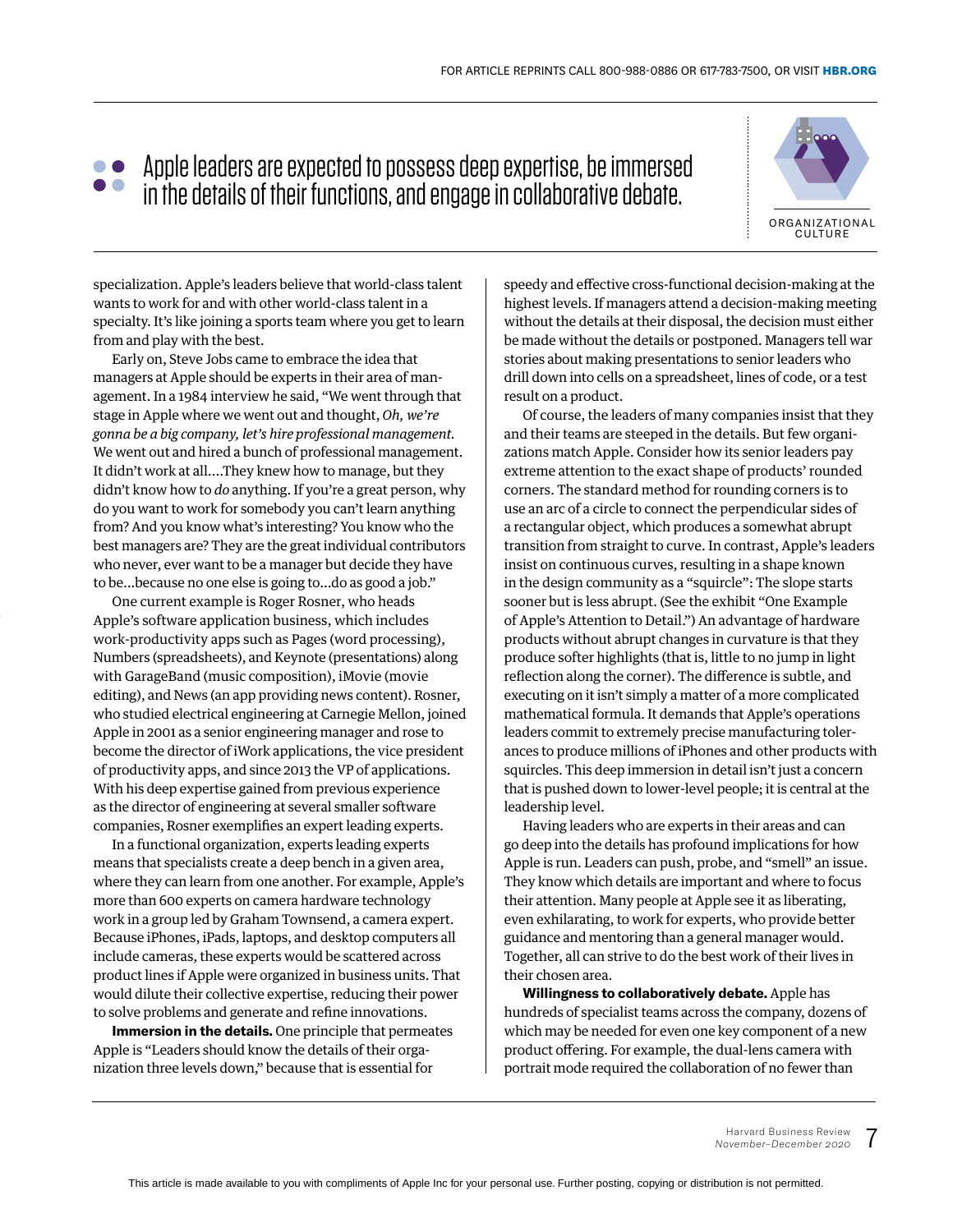

40 specialist teams: silicon design, camera software, reliability engineering, motion sensor hardware, video engineering, core motion, and camera sensor design, to name just a few. How on earth does Apple develop and ship products that require such coordination? The answer is collaborative debate. Because no function is responsible for a product or a service on its own, cross-functional collaboration is crucial.

When debates reach an impasse, as some inevitably do, higher-level managers weigh in as tiebreakers, including at times the CEO and the senior VPs. To do this at speed with sufficient attention to detail is challenging for even the best of leaders, making it all the more important that the company fill many senior positions from within the ranks of its VPs, who have experience in Apple's way of operating.

However, given Apple's size and scope, even the executive team can resolve only a limited number of stalemates. The many horizontal dependencies mean that ineffective peer relationships at the VP and director levels have the potential to undermine not only particular projects but the entire company. Consequently, for people to attain and remain in a leadership position within a function, they must be highly effective collaborators.

That doesn't mean people can't express their points of view. Leaders are expected to hold strong, well-grounded views and advocate forcefully for them, yet also be willing to change their minds when presented with evidence that others' views are better. Doing so is not always easy, of course. A leader's ability to be both partisan and open-minded is facilitated by two things: deep understanding of and devotion to the company's values and common purpose, and a commitment to separating how *right* from how *hard* a particular path is so that the difficulty of executing a decision doesn't prevent its being selected.

The development of the iPhone's portrait mode illustrates a fanatical attention to detail at the leadership level, intense collaborative debate among teams, and the power of a shared purpose to shape and ultimately resolve debates. In 2009 Hubel had the idea of developing an iPhone feature that would allow people to take portrait photos with *bokeh* a Japanese term that refers to the pleasing blurring of a background—which photography experts generally consider to be of the highest quality. At that time only expensive single-lens reflex cameras could take such photos, but Hubel thought that with a dual-lens design and advanced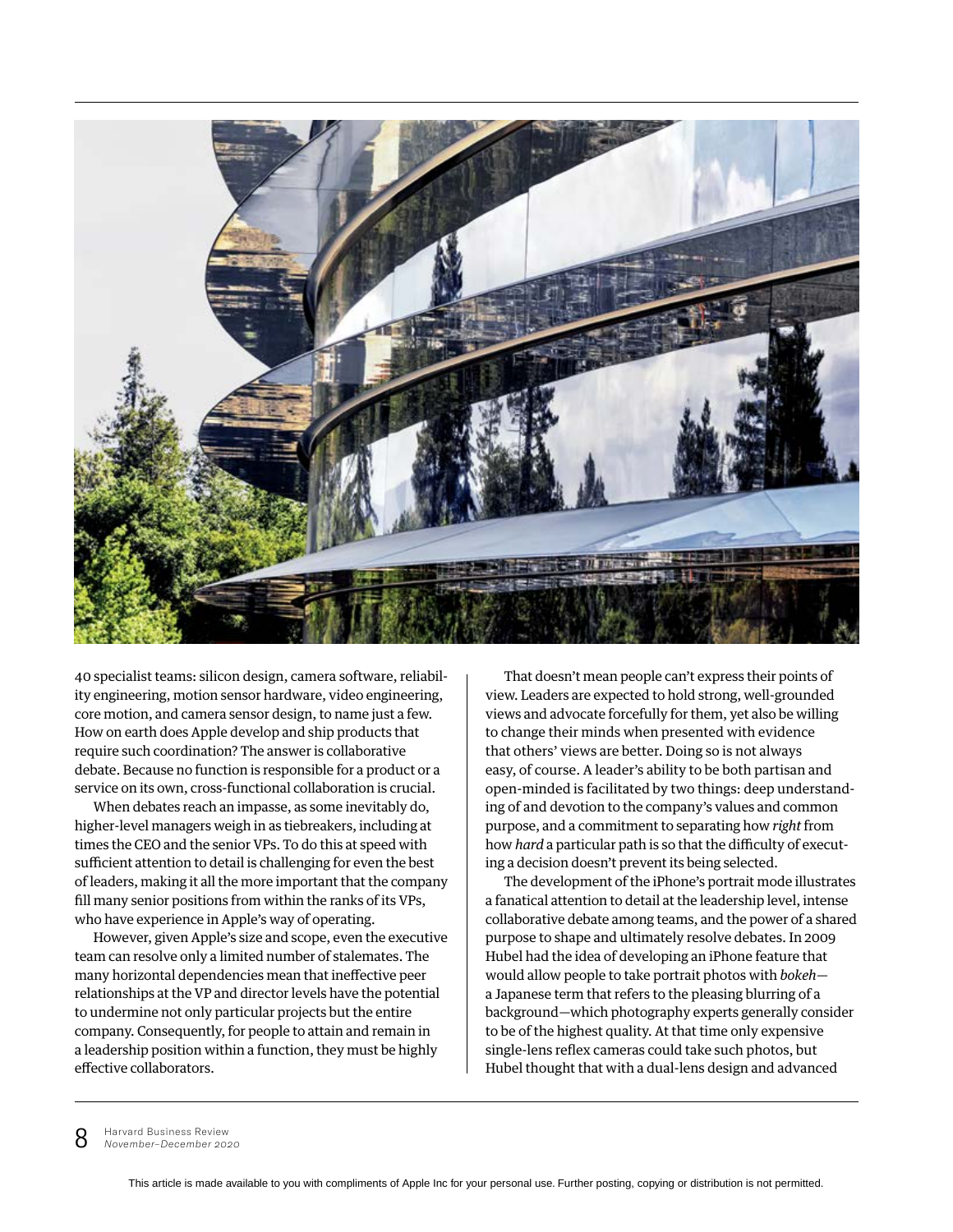#### **One Example of Apple's Attention to Detail**

The standard method for rounding the corners of a rectangular object is to use an arc of a circle to connect the object's perpendicular sides. That can result in an abrupt transition in curvature. To produce softer highlights by minimizing light reflection, Apple uses a "squircle," which creates continuous curves.

Source: Apple ● Rounded rectangle ● Squircle

computational-photography techniques, Apple could add the capability in the iPhone. His idea aligned well with the camera team's stated purpose: "More people taking better images more of the time."

As the team worked to turn this idea into reality, several challenges emerged. The first attempts produced some amazing portrait pictures but also a number of "failure cases" in which the algorithm was unable to distinguish between the central object in sharp relief (a face, for instance) and the background being blurred. For example, if a person's face was to be photographed from behind chicken wire, it was not possible to construct an algorithm that would capture the chicken wire to the side of the face with the same sharpness as the chicken wire in front of it. The wire to the side would be as blurred as the background.

One might say, "Who cares about the chicken wire case? That's exceedingly rare." But for the team, sidestepping rare or extreme situations—what engineers call *corner cases*—would violate Apple's strict engineering standard of zero "artifacts," meaning "any undesired or unintended alteration in data introduced in a digital process by an involved technique and/or technology." Corner cases sparked "many tough discussions" between the camera team and other teams involved, recalls Myra Haggerty, the VP of sensor software and UX prototyping, who oversaw the firmware and algorithm teams. Sebastien Marineau-Mes, the VP to whom the camera software team ultimately reported, decided to defer the release of the feature until the following year to give the team time to better address failure cases—"a hard pill to swallow," Hubel admits.

To get some agreement on quality standards, the engineering teams invited senior design and marketing leaders to meet, figuring that they would offer a new perspective. The design leaders brought an additional artistic sensibility to the debate, asking, "What makes a beautiful portrait?" To help reassess the zero-artifacts standard, they collected images from great portrait photographers. They noted, among other things, that these photos often had blurring at the edges of a face but sharpness on the eyes. So they charged the algorithm teams with achieving the same effect. When the teams succeeded, they knew they had an acceptable standard.

Another issue that emerged was the ability to preview a portrait photo with a blurred background. The camera team had designed the feature so that users could see its effect on their photos only *after* they had been taken, but the human interface (HI) design team pushed back, insisting that users should be able to see a "live preview" and get some guidance about how to make adjustments *before* taking the photo. Johnnie Manzari, a member of the HI team, gave the camera team a demo. "When we saw the demo, we realized that this is what we needed to do," Townsend told us. The members of his camera hardware team weren't sure they could do it, but difficulty was not an acceptable excuse for failing to deliver what would clearly be a superior user experience. After months of engineering effort, a key stakeholder, the video engineering team (responsible for the low-level software that controls sensor and camera operations) found a way, and the collaboration paid off. Portrait mode was central to Apple's marketing of the iPhone 7 Plus. It proved a major reason for users' choosing to buy and delighting in the use of the phone.

As this example shows, Apple's collaborative debate involves people from various functions who disagree, push back, promote or reject ideas, and build on one another's ideas to come up with the best solutions. It requires openmindedness from senior leaders. It also requires those leaders to inspire, prod, or influence colleagues in other areas to contribute toward achieving their goals.

While Townsend is accountable for how great the camera is, he needed dozens of other teams—each of which had a long list of its own commitments—to contribute their time and effort to the portrait mode project. At Apple that's known as *accountability without control:* You're accountable for making the project succeed even though you don't control all the other teams. This process can be messy yet produce great results. "Good mess" happens when various teams work with a shared purpose, as in the case of the portrait mode project. "Bad mess" occurs when teams push their own agendas ahead of common goals. Those who become associated with bad mess and don't or can't change their behavior are removed from leadership positions, if not from Apple altogether.

#### **LEADERSHIP AT SCALE**

Apple's way of organizing has led to tremendous innovation and success over the past two decades. Yet it has not been without challenges, especially with revenues and head count having exploded since 2008.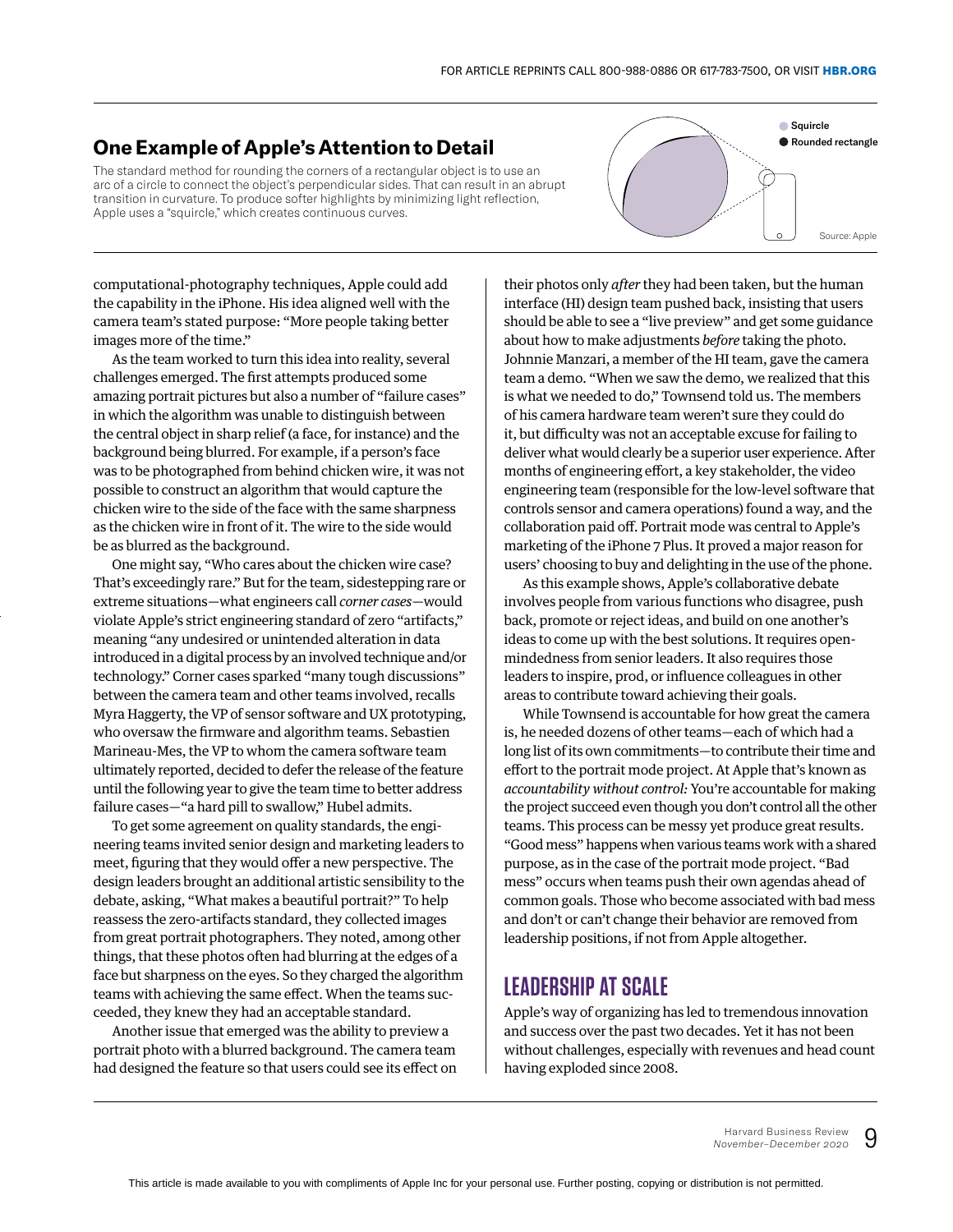

As the company has grown, entering new markets and moving into new technologies, its functional structure and leadership model have had to evolve. Deciding how to organize areas of expertise to best enable collaboration and rapid decision-making has been an important responsibility of the CEO. The adjustments Tim Cook has implemented in recent years include dividing the hardware function into hardware engineering and hardware technologies; adding artificial intelligence and machine learning as a functional area; and moving human interface out of software to merge it with industrial design, creating an integrated design function.

Another challenge posed by organizational growth is the pressure it imposes on the several hundred VPs and directors below the executive team. If Apple were to cap the size or scope of a senior leader's organization to limit the number and breadth of details that the leader is expected to own, the company would need to hugely expand the number of senior leaders, making the kind of collaboration that has worked so well impossible to preserve.

Cognizant of this problem, Apple has been quite disciplined about limiting the number of senior positions to minimize how many leaders must be involved in any crossfunctional activity. In 2006, the year before the iPhone's launch, the company had some 17,000 employees; by 2019 that number had grown more than eightfold, to 137,000. Meanwhile, the number of VPs approximately doubled, from 50 to 96. The inevitable result is that senior leaders head larger and more diverse teams of experts, meaning more details to oversee and new areas of responsibility that fall outside their core expertise.

In response, many Apple managers over the past five years or so have been evolving the leadership approach described above: experts leading experts, immersion in the details, and collaborative debate. We have codified these adaptions in what we call the *discretionary leadership* model, which we have incorporated into a new educational program for Apple's VPs and directors*.* Its purpose is to address the challenge of getting this leadership approach to drive innovation in all areas of the company, not just product development, at an ever-greater scale.

When Apple was smaller, it may have been reasonable to expect leaders to be experts on and immersed in the details of pretty much everything going on in their organizations.

#### **Roger Rosner's Discretionary Leadership**

Apple's VP of applications, Roger Rosner, oversees a portfolio comprising four distinct categories that require varying amounts of his time and attention to detail. In 2019 it looked like this:



However, they now need to exercise greater discretion regarding where and how they spend their time and efforts. They must decide which activities demand their full attention to detail because those activities create the most value for Apple. Some of those will fall within their existing core expertise (what they still need to *own*), and some will require them to *learn* new areas of expertise. Activities that require less attention from the leader can be pushed down to others (and the leaders will either *teach* others or *delegate* in cases where they aren't experts).

Rosner, the VP of applications, provides a good example. Like many other Apple managers, he has had to contend with three challenges arising from Apple's tremendous growth. First, the *size* of his function has exploded over the past decade in terms of both head count (from 150 to about 1,000) and the number of projects under way at any given time. Clearly, he cannot dive into all the details of all those projects. Second, the *scope* of his portfolio has widened: Over the past 10 years he has assumed responsibility for new applications, including News, Clips (video editing), Books, and Final Cut Pro (advanced video editing). Although apps are his core area of expertise, some aspects of these—among them editorial content for News, how book publishing works, and video editing—involve matters in which Rosner is not an expert. Finally, as Apple's product portfolio and number of projects have expanded, even more coordination with other functions is required, increasing the *complexity* of

10 Harvard Business Review *November–December 2020*